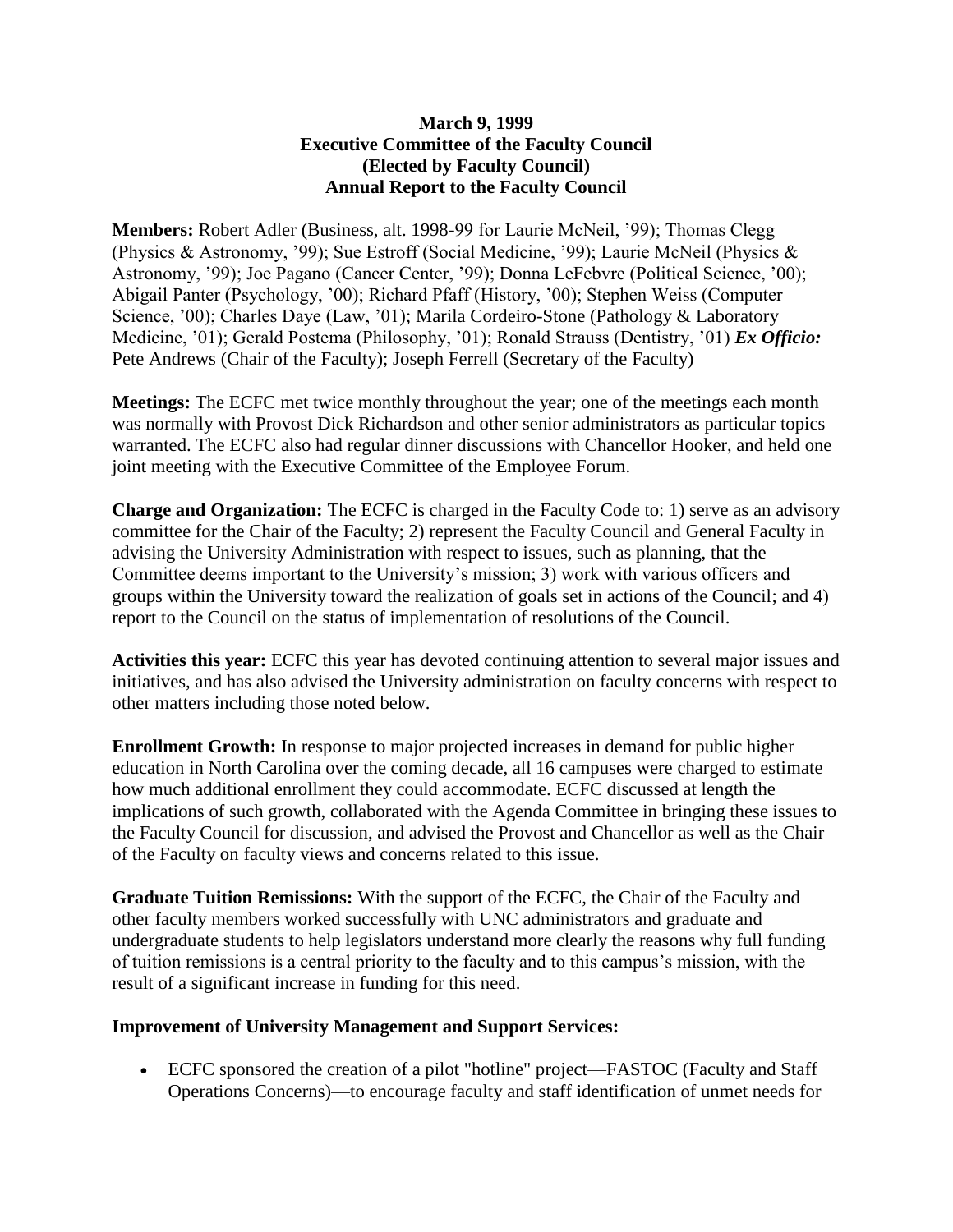improvement of university operations and services, especially those that might fall between the cracks among different units. After several months' trial period in a few units, this project has now been extended to all members of the Faculty Council and Employee Forum and been continued through June 1999.

- ECFC has worked actively with the new Vice Chancellor for Finance and Administration, Jim Ramsey, to assist him in identifying faculty priorities for improvements, and discussed with him the implications of the 1998 legislative base budget cuts under the "span of control" study.
- ECFC has collaborated with the Faculty Research Committee, Vice Provost Thomas Meyer, and Vice Chancellor Ramsey in seeking action on high-priority faculty concerns identified by the Research Committee's 1998 faculty survey, including space needs, review of the use of overhead funds by both central administration and deans, and improvement of key support services.
- ECFC has had continuing discussions with Vice Chancellor Ramsey and others on proposals for a new capital funding approach to provide for university space and facilities needs, and has expressed faculty support for this as a top priority for action in 1999 by the General Administration and General Assembly.

**Implementation of the Report of the Task Force on Intellectual Climate:** ECFC has continued to discuss and monitor implementation of the Intellectual Climate recommendations. At ECFC's request, the Provost created an Intellectual Climate Implementation Committee chaired by ECFC member Donna LeFebvre, and including several other ECFC members among others. This committee will present a separate update report to Faculty Council in March 1999. Two ECFC members of this committee (Abigail Panter and Ron Strauss) are also examining the UNCGA biennial sophomore and senior surveys with an eye to possible improvements.

**Information technology and distance learning:** ECFC provided faculty concerns to the University administration on several aspects of these initiatives during the course of the year, including the Carolina Computing Initiative and several proposals for expansion of computerbased distance learning. ECFC has continued to discuss faculty concerns on these matters, including in particular the UNC General Administration's proposed system-wide Information Technology Strategy, and recommended to Faculty Council the creation of a Faculty Information Technology Advisory Committee, which was approved.

## **Other issues discussed:**

- *Board of Governors' tuition policy study:* The UNC-Chapel Hill response to this task force was prepared by the Chair of the Faculty, at the request of the Chancellor and Provost and with input from the deans and substantial discussion by ECFC.
- *Revision of the central campus plan:* ECFC has taken an active role in generating faculty input to the consultants, in particular generating input from both the natural sciences and the arts, humanities, and social sciences; and it has collaborated with the Agenda Committee to arrange several meetings for faculty review and comment on the consultant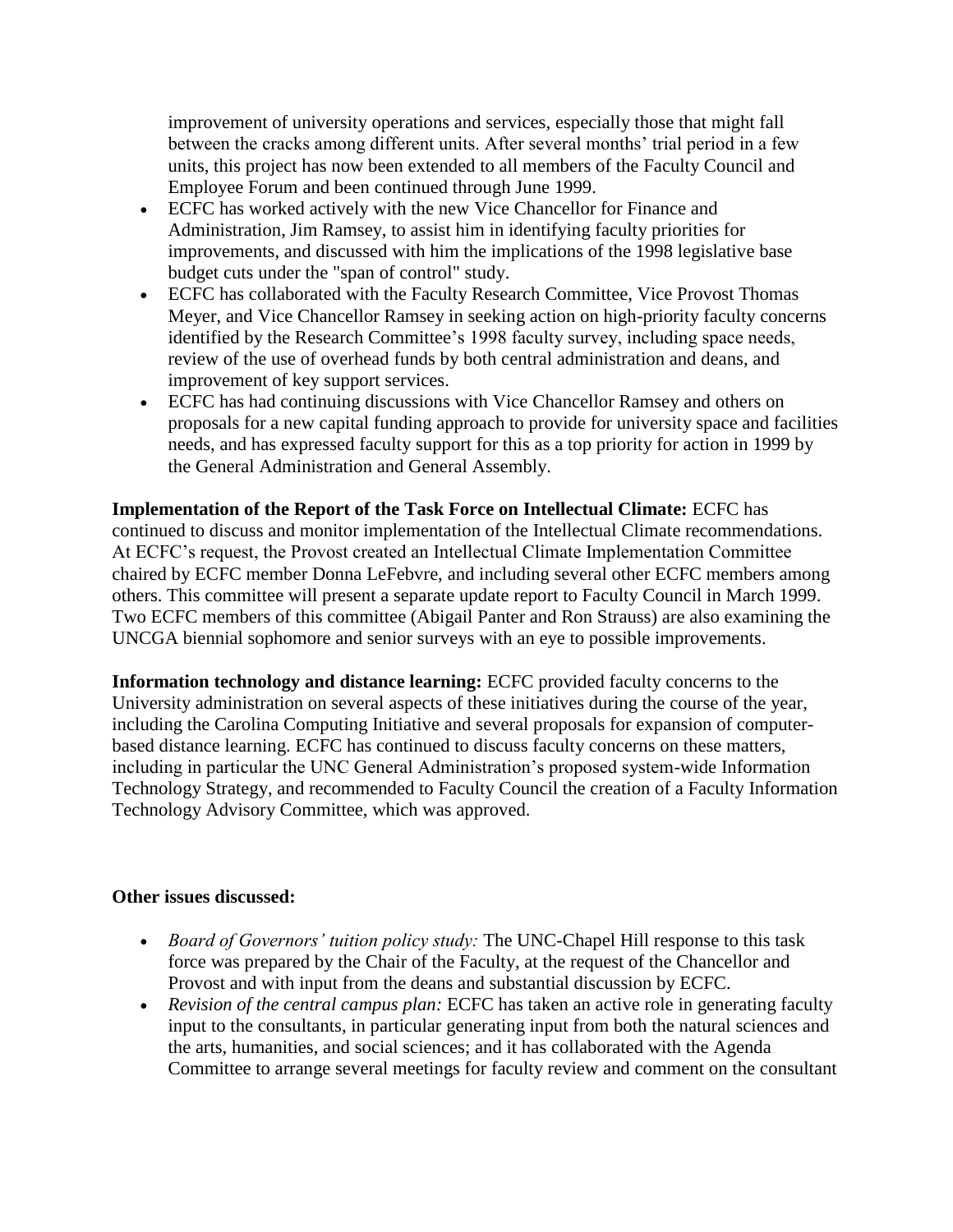study as it has continued to develop. Completion is anticipated in Fall 1999. Tom Clegg and Jerry Postema have been especially active in these matters.

- Development options for the Horace Williams tract: ECFC has advised the Chair of the Faculty, who sits on the Chancellor's task force considering this matter, on faculty concerns related to this issue, and has collaborated with the Agenda Committee in organizing faculty discussion of issues and options for its use.
- *Planning for the University development campaign:* With the advice of ECFC, the Provost and the Chair of the Faculty have created a set of six faculty task forces to draft and integrate elements of the case statement for the university's upcoming major capital development campaign; a report is anticipated at the April Faculty Council meeting.
- *Diversity and affirmative action:* ECFC has continued to monitor and discuss these issues. A faculty statement on this subject, developed by ECFC members in cooperation with several other faculty committees, was approved by Faculty Council in April 1998, and has reportedly been helpful to the university admissions office.
- *Creation of the UNC Health Care System*
- *Increase in student smoking:* ECFC expressed concern to Vice Chancellor Sue Kitchen and to the new director of the Student Health Service concerning the apparent increase in student smoking, and invited future discussions with them concerning faculty cooperation in helping to prevent or reduce other student health risks.

**Referrals to Faculty Council:** ECFC has sent several matters to Faculty Council for action. These include resolutions creating a new electoral division of the School of Information and Library Science; empowering ECFC to appoint up to three additional members of the Nominating Committee; creating a Faculty Information Technology Advisory Committee; and opposing the scheduling of football games on weekdays. ECFC also referred two matters to the Chancellor's Advisory Committee, to examine the status and needs of fixed-term faculty and to monitor the implementation of post-tenure review procedures.

**Implementation of Faculty Council resolutions:** ECFC has continued to monitor implementation of Faculty Council resolutions by those to whom they were directed.

- The recommendations of the Task Force on Intellectual Climate were discussed above.
- The resolution on reform of the faculty hearings and discharge procedure was approved by the Chancellor and Trustees, and ultimately by the President and Board of Governors as well, and is now in effect.
- The resolution on faculty salary policies continues to be monitored by the Faculty Welfare Committee; an update report will be presented at the March Faculty Council meeting.
- The resolution on replacement of the Carolina Course Review by a more appropriate instrument for student evaluations of teaching for use in personnel reviews was assigned to a task force which anticipates reporting to the Council in April 1999.
- The resolution on creation of a Faculty Information Technology Advisory Committee was approved, and will be implemented this spring in the normal cycle of committee appointments.